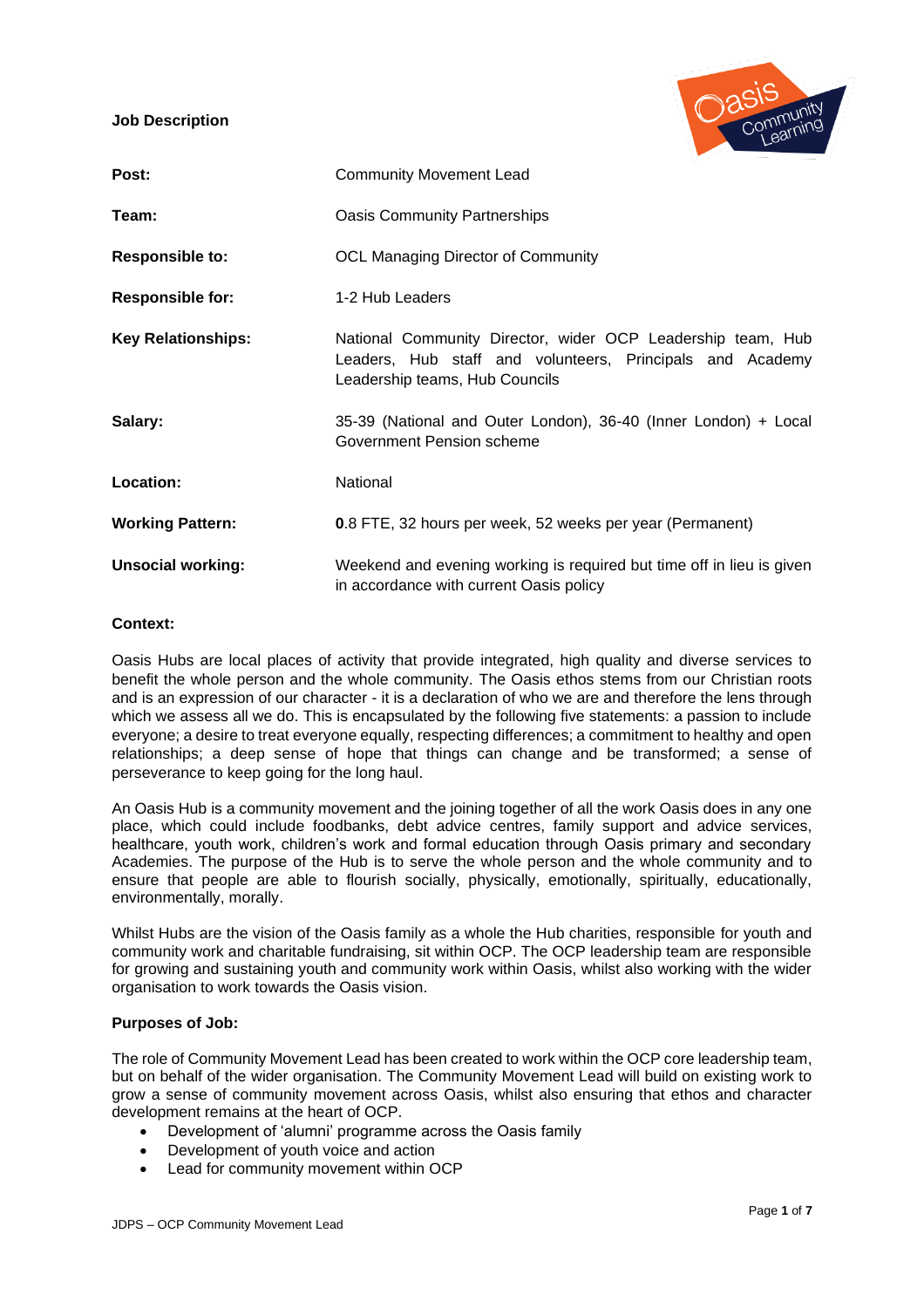

- Working with the OCT CEO to develop strategy for the Oasis wide community movement strategy.
- Creating training and development pathways within the community movement across the organisation
- Play an active part in OCP's core leadership team
- Oversee the implementation of Ethos and Development resources within OCP

# **Strategic Responsibilities:**

- 1. **Development of 'alumni' programme in Oasis, researching effective ways to keep those who have engaged with any part of Oasis as part of the movement**
- Develop a strategy across the whole organisation, including students in Oasis Academies, young people and community members who engage in OCP activities, housing residents, church members, with a key focus on establishing the Oasis community movement
- Develop effective platform and system for students in Oasis Academies to stay part of Oasis once they leave, with the option of the platform being used in other parts of the organisation
- Work with the OCT COO to integrate 'alumni' plans with fundraising and comms strategy for OCT
- Work with the community movement steering group to identify shared language, identity and branding for community movement across Oasis
- Work with Head of Church Development so that the Oasis Church network is integrated into the wider Oasis Community movement strategy
- With the CEO's of OCT and OCP agree the short/medium/long term plan for community movement
- Gathering key stakeholders as appropriate, including those who have been part of Oasis in local Hub communities
- 2. **Development of strategy for youth voice, action and influence within Oasis**
- Facilitate the voice of all young people who are part of Oasis, but especially the most vulnerable young people who often don't get heard
- Development of Youth forums as part of our governance structure, including Hub Councils and trustee groups
- Alongside the youth work lead practitioner develop a framework for what good quality youth voice, action and influence looks like

## 3. **Support the outworking of the Oasis training and development pathways (part of the Oasis UK community movement strategy)**

- Develop the training and development pathways within Oasis working with other key stakeholders and in particular the CEO's, OCL Head of Learning and Development, Head of Hub Councils and OCP Lead Practitioners
- Facilitate Oasis community teams to engage in the ethos and 9 habits resources, working with them to develop new resources that can be used in different settings
- Build in a culture of coaching and mentoring across all training and development pathways

## 4. **Play an active part in the OCP core leadership team, ensuring that community movement is integrated across Oasis Hubs**

• Line Management of 1-2 Hub Leaders, utilising the OCP systems, including in relation to compliance regarding policy, systems and monitoring and evaluation. (Hub Leaders TBC depending on location.)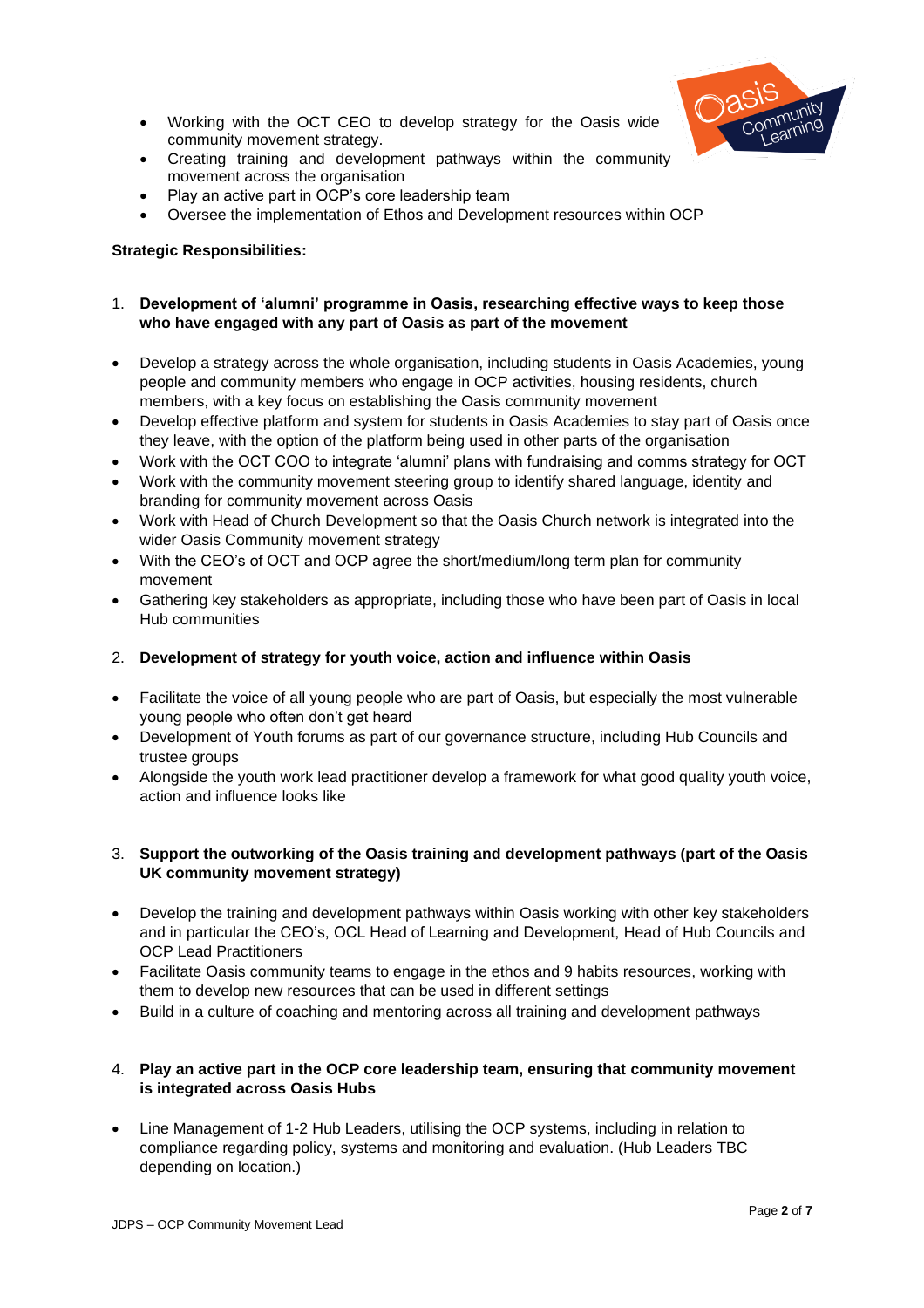

- Work with Head of Hub Councils to ensure that Hub Councils are joined up with the overall community movement strategy
- Within the team lead an annual review of volunteering resources alongside the Head of Hub Councils
- Work with Hub Leaders to develop a sense of community movement across the breadth of delivery in Hub Charities

## 5. **Ethos and development OCP**

- Working alongside the Ethos and Formation Director ensure there is provision of good quality ethos resources across OCP
- Work with key stakeholders to produce best practice guides and engaging staff in the creation of resources
- Provide advice and guidance to Hub Leader on how to introduce the use of the ethos resources within their teams and projects
- Work with key stakeholders, including Church development lead, on our approach to building Christ centred communities

## **Relationships/Partners:**

**Internal:** OCP Leadership team, Wider Oasis leadership teams, Hub Leaders, Hub staff and volunteers, Principals and Academy Leadership teams, Hub Councils

**External:** Training providers, other youth and community organisations

### **General**

- To support and contribute to the purpose of Oasis
- To carry out any other duties as may reasonably be required by your line manager
- To take every opportunity to raise support for Oasis
- Actively to participate in the wider life of Oasis (staff meetings, training etc)

### **Physical Activities**

• Keyboard and VDU use are a significant aspect of this role

### **Safeguarding children and young people and vulnerable adults**

Oasis is committed to safeguarding and promoting the welfare of children, young people and vulnerable adults. We expect all staff to share this commitment and to undergo appropriate checks, which may include an enhanced DBS check.

## **The duties of this post may vary from time to time without changing the general character of the post or level of responsibility entailed.**

**Signed:**

| Employee:         |  | <b>Line Manager:</b> |  |
|-------------------|--|----------------------|--|
|                   |  |                      |  |
|                   |  |                      |  |
| <b>Print Name</b> |  | <b>Print Name</b>    |  |
| <b>Date</b>       |  | <b>Date</b>          |  |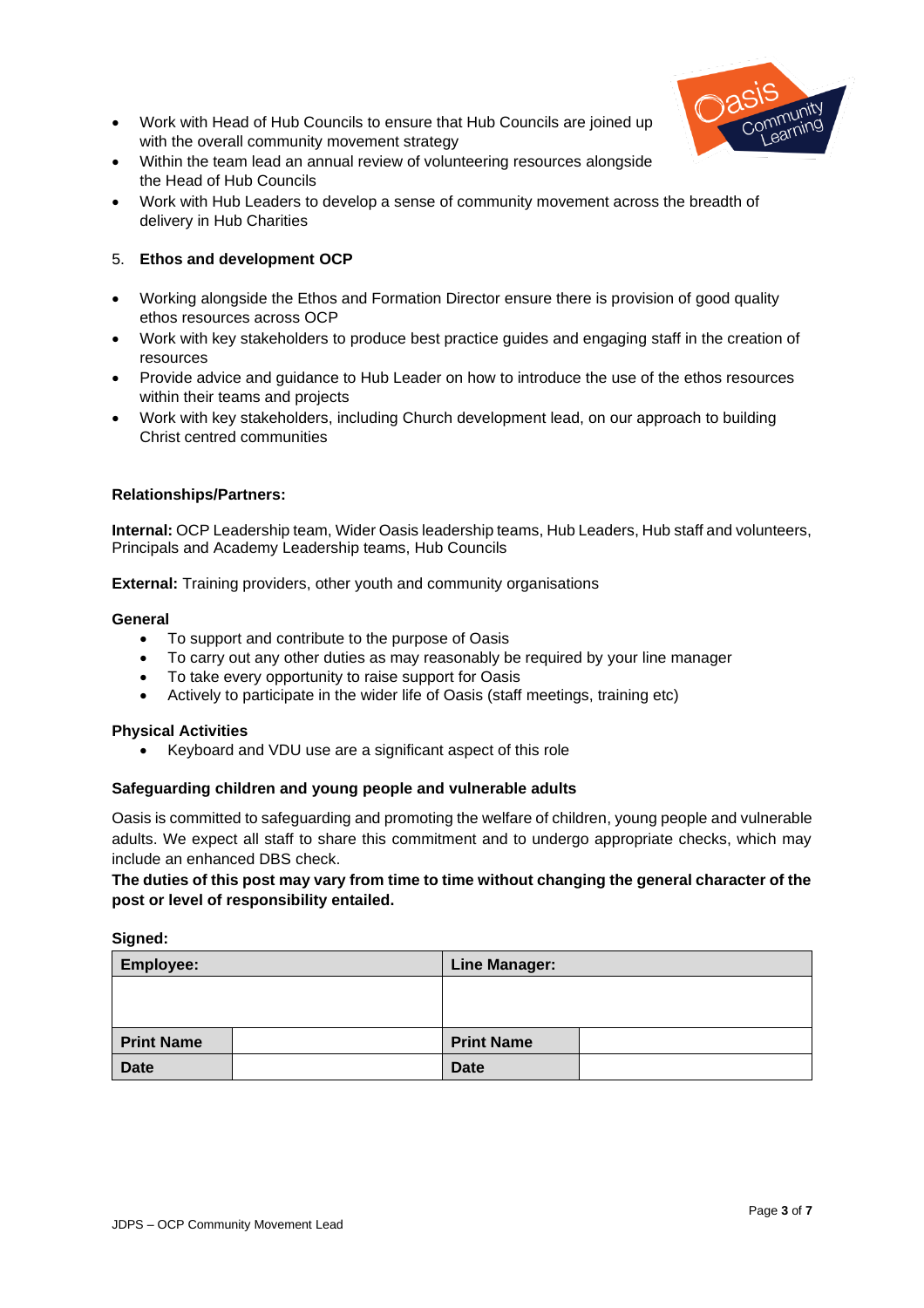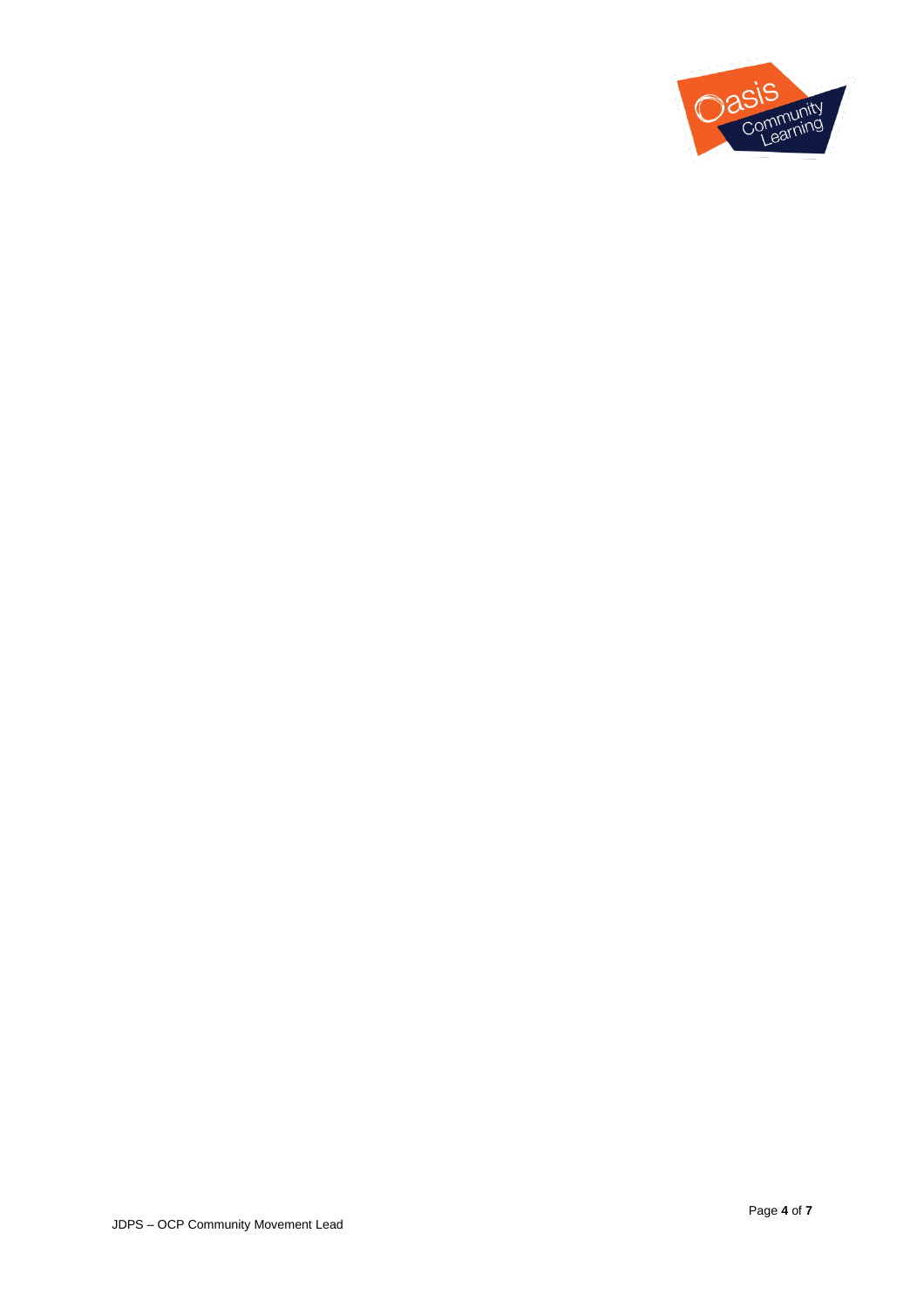

# **Person Specification: Hun and Team Development Lead**

|                       | <b>Essential</b>                                                                                                                                                                                                                                                                                                                                                                                                                                                                                                                                                                                                                                                                                                                                                                                                                                                                                                                                                                                                                                                                                                                      | <b>Desirable</b>                                                                                     |
|-----------------------|---------------------------------------------------------------------------------------------------------------------------------------------------------------------------------------------------------------------------------------------------------------------------------------------------------------------------------------------------------------------------------------------------------------------------------------------------------------------------------------------------------------------------------------------------------------------------------------------------------------------------------------------------------------------------------------------------------------------------------------------------------------------------------------------------------------------------------------------------------------------------------------------------------------------------------------------------------------------------------------------------------------------------------------------------------------------------------------------------------------------------------------|------------------------------------------------------------------------------------------------------|
| <b>Qualifications</b> | Education to degree level or<br>equivalent and /or relevant<br>professional qualification in<br>community development or<br>teaching<br>Evidence of recent commitment to<br>own professional development<br>Recent relevant training in<br>Management and Leadership/<br><b>Extended services/ Community</b><br>Development                                                                                                                                                                                                                                                                                                                                                                                                                                                                                                                                                                                                                                                                                                                                                                                                           |                                                                                                      |
| <b>Experience</b>     | Experience of leading community<br>$\bullet$<br>delivery<br>Experience of effectively managing<br>delegated budgets/public funds<br>Proven experience developing a<br>community movement<br>Proven experience of facilitating<br>youth voice<br>Experience of growing projects<br>from the initial start-up phase<br>through to maturity<br>Ability to act strategically and to be<br>involved in direct delivery<br>Recent experience of working with<br>young people and communities<br>Experience of strategic<br>management within a school,<br>statutory, voluntary or commercial<br>organisation<br>Proven record of successful<br>leadership of a community project<br>or an area of school development<br>at a senior level working with other<br>partners<br>Innovative use of resources<br>Evidence of sustained development<br>and improvement in significant<br>projects<br>Competitive bidding and budget<br>management to maximise funding<br>Experience of working with<br>numerical data and the ability to<br>produce accurate and detailed<br>statistical analysis and reports<br>Experience/knowledge of MS office | Recent senior leadership<br>$\bullet$<br>experience in extended services<br>and/or specialist school |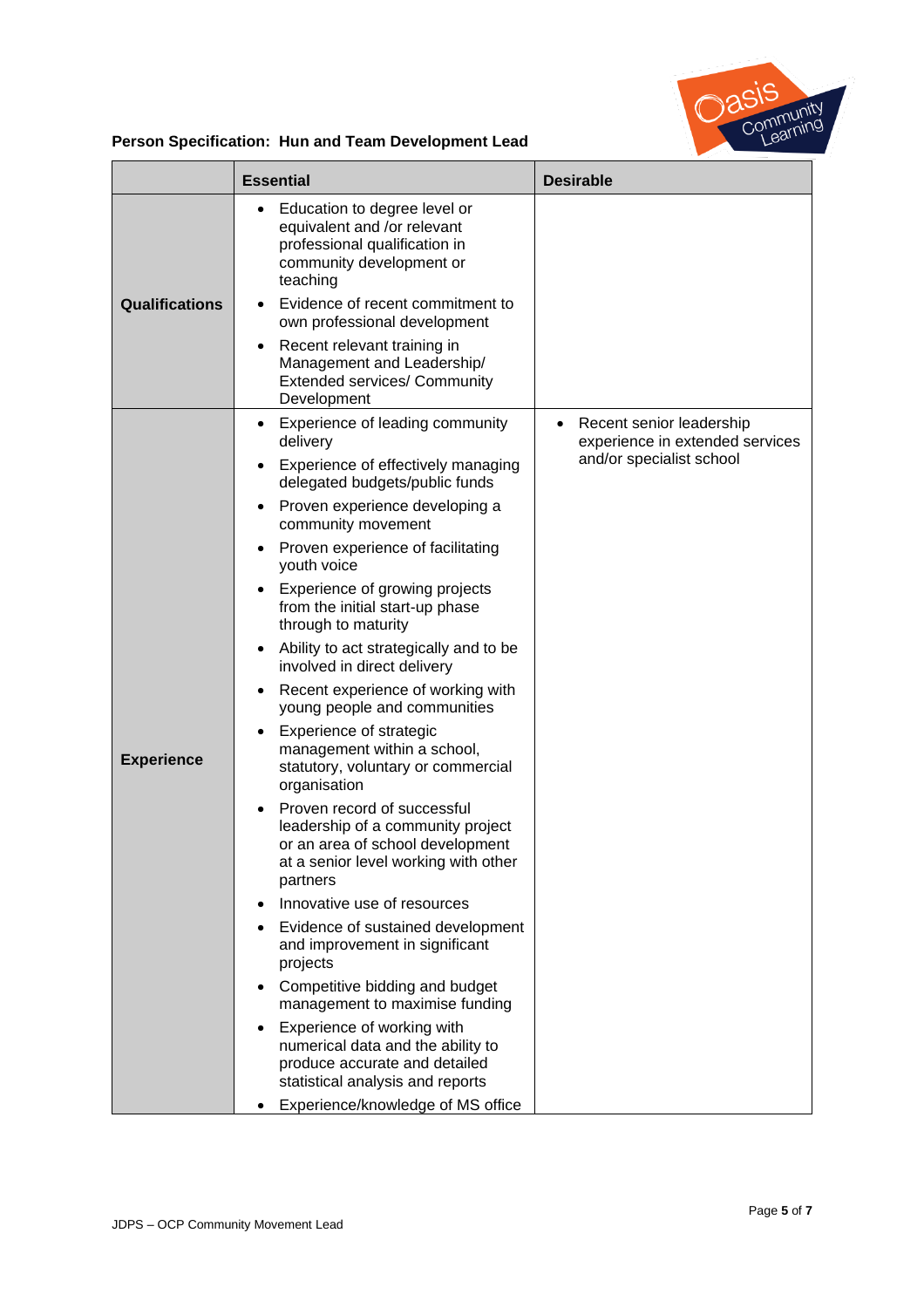

|                  | Thorough knowledge and<br>understanding of the principles,<br>developments and best practice of<br>the Community work and its<br>potential for raising standards                           | Knowledge of local community<br>opportunities and issues |
|------------------|--------------------------------------------------------------------------------------------------------------------------------------------------------------------------------------------|----------------------------------------------------------|
|                  | Innovative approaches to working<br>with students, parents, staff and the<br>local community                                                                                               |                                                          |
|                  | Understanding of the practical<br>application of Equality, Diversity<br>and Inclusion                                                                                                      |                                                          |
| <b>Knowledge</b> | Possible sources of external<br>funding and principles of effective<br>bid writing                                                                                                         |                                                          |
|                  | Knowledge of safeguarding and<br>٠<br>promoting the welfare of children,<br>young people and vulnerable adults                                                                             |                                                          |
|                  | Knowledge and understanding of<br>principles and practices of<br>marketing                                                                                                                 |                                                          |
|                  | Effective review and evaluation<br>procedures                                                                                                                                              |                                                          |
|                  | Knowledge and application of ICT<br>systems, budget planning and<br>accounting, health and safety law,<br>and equal opportunities                                                          |                                                          |
|                  | Experience of senior leadership<br>٠                                                                                                                                                       | Experience of working in a                               |
|                  | Proven ability to grow and lead<br>teams                                                                                                                                                   | highly confidential environment                          |
|                  | Excellent communication,<br>presentation and ICT skills                                                                                                                                    |                                                          |
|                  | Excellent interpersonal skills and<br>ability to influence others                                                                                                                          |                                                          |
|                  | Ability to work strategically and<br>collaboratively to lead and manage<br>change, and to direct and co-<br>ordinate the work of others                                                    |                                                          |
| <b>Skills</b>    | Ability to anticipate and problem<br>solve                                                                                                                                                 |                                                          |
|                  | Creative and flexible thinker                                                                                                                                                              |                                                          |
|                  | Excellent prioritisation and time<br>management skills and the ability to<br>work effectively and efficiently<br>within set deadlines and tight<br>timescales                              |                                                          |
|                  | High levels of tact, diplomacy,<br>discretion and ability to<br>demonstrate absolute respect for<br>the confidentiality of information<br>gained as a result of working within<br>a school |                                                          |